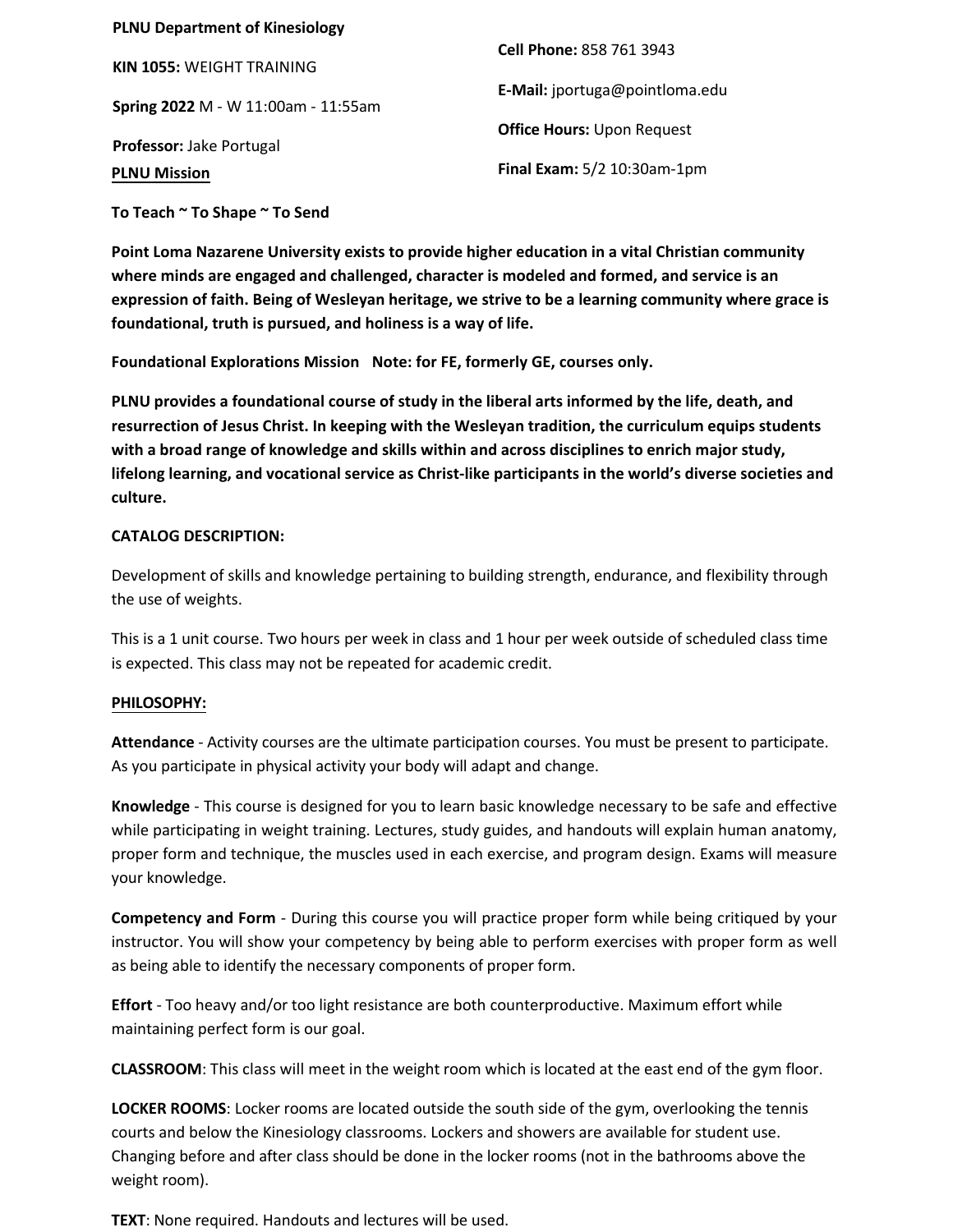#### **EVALUATION:**

- Physical Performance (150 points)
	- Skill development on three lifts. Dead lift, Bench press and Squat. Each student will perform the three lifts according to the definitions provided. Each student will also critique each lift by their peers.
- Written Performance (100 points)
- Exams (150 points)
	- Information from the assigned chart of muscle groups and the lifts used to work these groups, along with some basic concepts on weight lifting from notes.
- Participation (500 points)
	- Performance points will be awarded at the end of semester. Improvement documented by the student's lifting logs kept throughout the semester. Positive changes in areas of weight, reps or form and or body composition are expected. Physical activity courses are the ultimate participation courses, as such, you are expected to be physically active each class meeting. Points will be deducted at the rate of four points per absence. Missing 10% of classes may result in being dropped from the course (see catalog).
- Wellness Survey (100 points)

Grading Scale Total = 1000 points

 $A = 90\%$ ,  $B = 80\%$ ,  $C = 70\%$ ,  $= 60\%$ ,

#### **Student Learning Outcomes:**

1. Students will develop proper lifting techniques involved in weight training.

2. Students will develop and practice proper safety techniques while training.

3. Students will demonstrate knowledge of different training systems.

4. Students will identify the location of and which lifts use the major muscles of the human body.

5. Students will participate in a personal weight training program and be able to develop a plan of their own.

6. Students will demonstrate three lifts and critique peers on these lifts.

#### **RISK:**

There is an inherent risk involved in participation in a weight training program. To minimize this risk it is essential that students adhere to the following safety standards.

1. Notify the instructor of any pre-existing condition that may affect your participation.